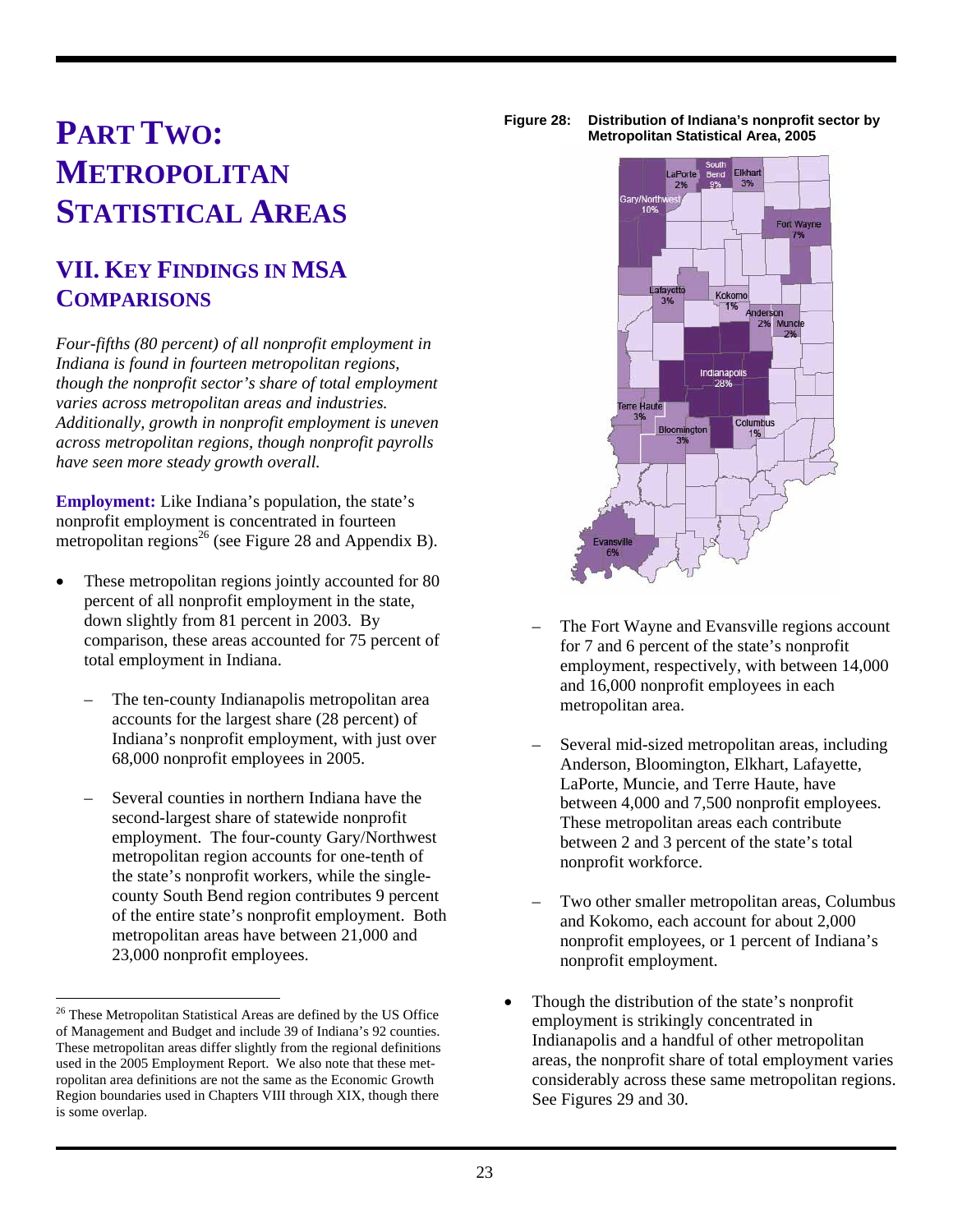

**Figure 29: Nonprofit share of total employment by Metropolitan Statistical Area, 2005** 

**Figure 30: Nonprofit share of total employment, by Metropolitan Statistical Area, 2005** 



- For eight of the fourteen metropolitan statistical areas, nonprofit employment's share of total employment in that area was higher than the statewide average of 8.2 percent.
	- The nonprofit sector is particularly important in the South Bend metropolitan region, with nonprofit employment accounting for more than 17

percent of total employment, or about one in six employees. This most likely reflects the presence of several large nonprofit health and educational institutions in that community.

- Nonprofit employment in the Anderson and Muncie metropolitan regions accounted for approximately 12 percent of total employment, or about one in every eight employees.
- For Evansville, LaPorte, Bloomington, Terre Haute, and Gary/Northwest, nonprofit employment was between 9 and 10 percent of total employment in these regions.
- Lafayette, Fort Wayne, and Indianapolis were closest to the statewide average, with nonprofit workers accounting for approximately 8 percent of total employment.
- Elkhart, Columbus, and Kokomo had the lowest nonprofit share of total employment of the metropolitan regions, with between 4 and 6 percent each.
- The share of nonprofit employment varies even more dramatically when we examine specific industries. The dark bars in Figure 31 show the nonprofit share of total employment in health services organizations. The clear bars indicate nonprofit share of health services establishments, revealing that nonprofit health services establishments are in general significantly larger than their for-profit or government counterparts. The health services industry includes ambulatory services, hospitals, and nursing and residential care facilities.
	- South Bend has the highest nonprofit share of health services employees, with this area's 9,200 nonprofit hospital, ambulatory, and nursing care service employees accounting for nearly twothirds (65 percent) of all similar health employment (14,300).
	- In terms of raw numbers, only Indianapolis and Gary/Northwest have more nonprofit health services employees than South Bend; however, the proportion of health employees who work for nonprofits in these areas is considerably lower than in South Bend. Nonprofit employees were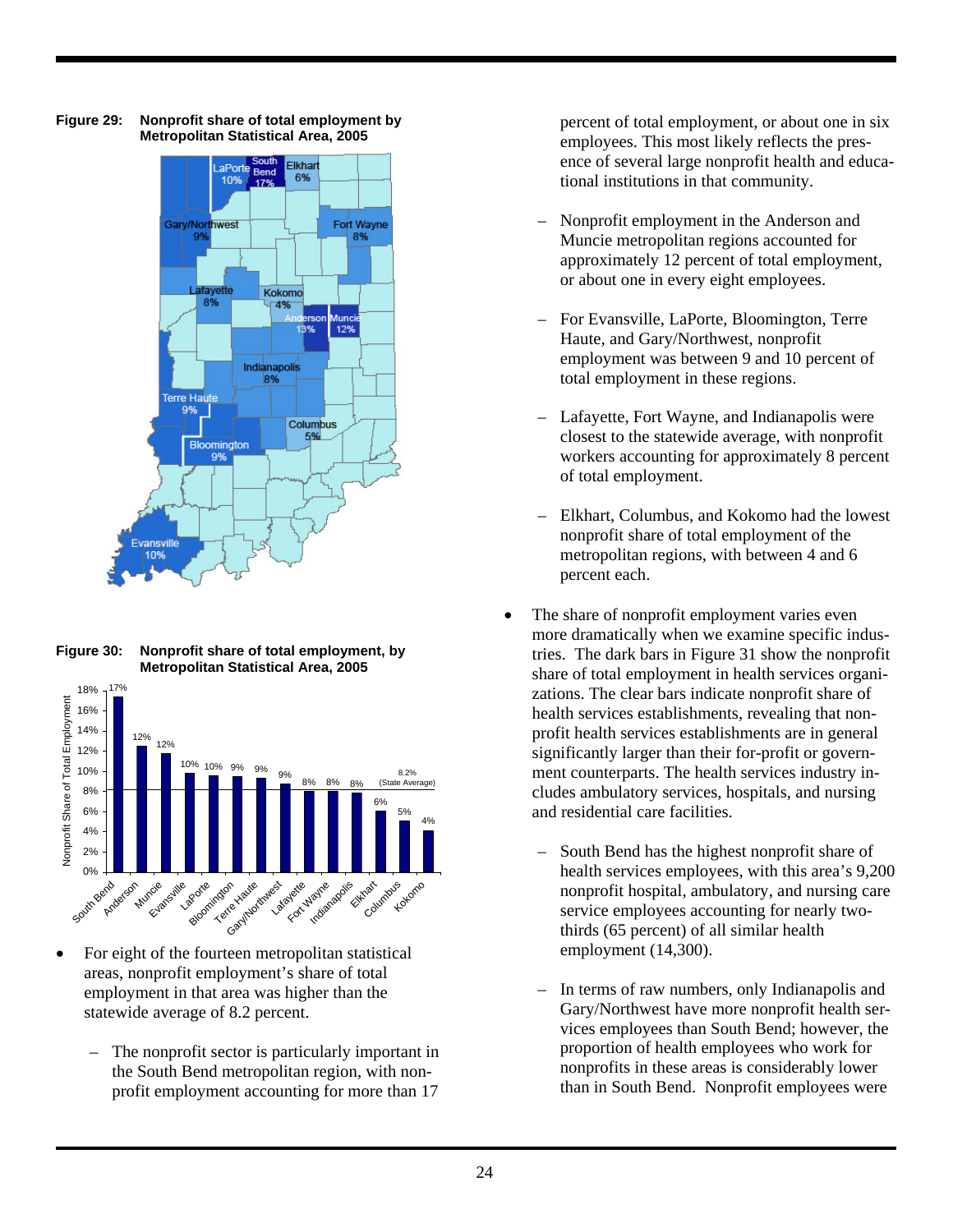40 percent of all health services employment in Indianapolis and 43 percent in Gary/Northwest.

**Figure 31: Nonprofit share of health services employment and establishments, by Metropolitan Statistical Area, 2005** 



- Columbus and Kokomo had the lowest nonprofit share of total employment for the health services industry, with 19 percent each.
- On the whole, nonprofit health services establishments are significantly larger than their for-profit and government counterparts. Columbus is the only exception: in this region, nonprofit share of total health services employment is comparable to the nonprofit share of establishments in this industry.
- Nonprofit share of social assistance employment is generally much higher and much more consistent across metropolitan regions. Nonprofit social assistance establishments are slightly larger than their counterparts, though this difference is not as dramatic as that seen in the health services industry. The social assistance industry includes individual and family services, emergency relief, vocational rehabilitation, and child day care, among other community services. See Figure 32.
	- Although Kokomo and Columbus had the lowest share of nonprofit health services employment, they lead the other metropolitan areas in terms of the proportion of nonprofit employment in social assistance organizations, with 88 percent and 87 percent, respectively.





- Fort Wayne, Gary/Northwest, South Bend, and Indianapolis have the highest number of social assistance nonprofit employees, with between 1,500 and 4,500 employees, but the nonprofit share of total employment was lower in these four areas than in any of the others. Close to two-thirds of all social assistance employees work for a nonprofit organization in Fort Wayne, Gary/Northwest, and South Bend (70 percent, 66 percent, and 65 percent, respectively), while less than half (48 percent) of all such employees in Indianapolis work for a nonprofit.
- Nonprofit social assistance organizations are larger than their counterparts in all of these regions, though the extent of this size difference varies across metropolitan areas. Social assistance nonprofits in Terre Haute (83 percent of employment and 35 percent of establishments) are much larger than other social assistance organizations in the region, while Indianapolis social assistance nonprofits (48 percent of employment and 42 percent of establishments) are only slightly larger than their counterparts.
- Nonprofit share of education employment differs more dramatically across metropolitan regions than does the share for the other industries we've examined. Additionally, nonprofit education establishments vary in size across the state, with some much larger than their counterparts and others significantly smaller. The educational services industry includes all levels of schooling, from elementary and secon-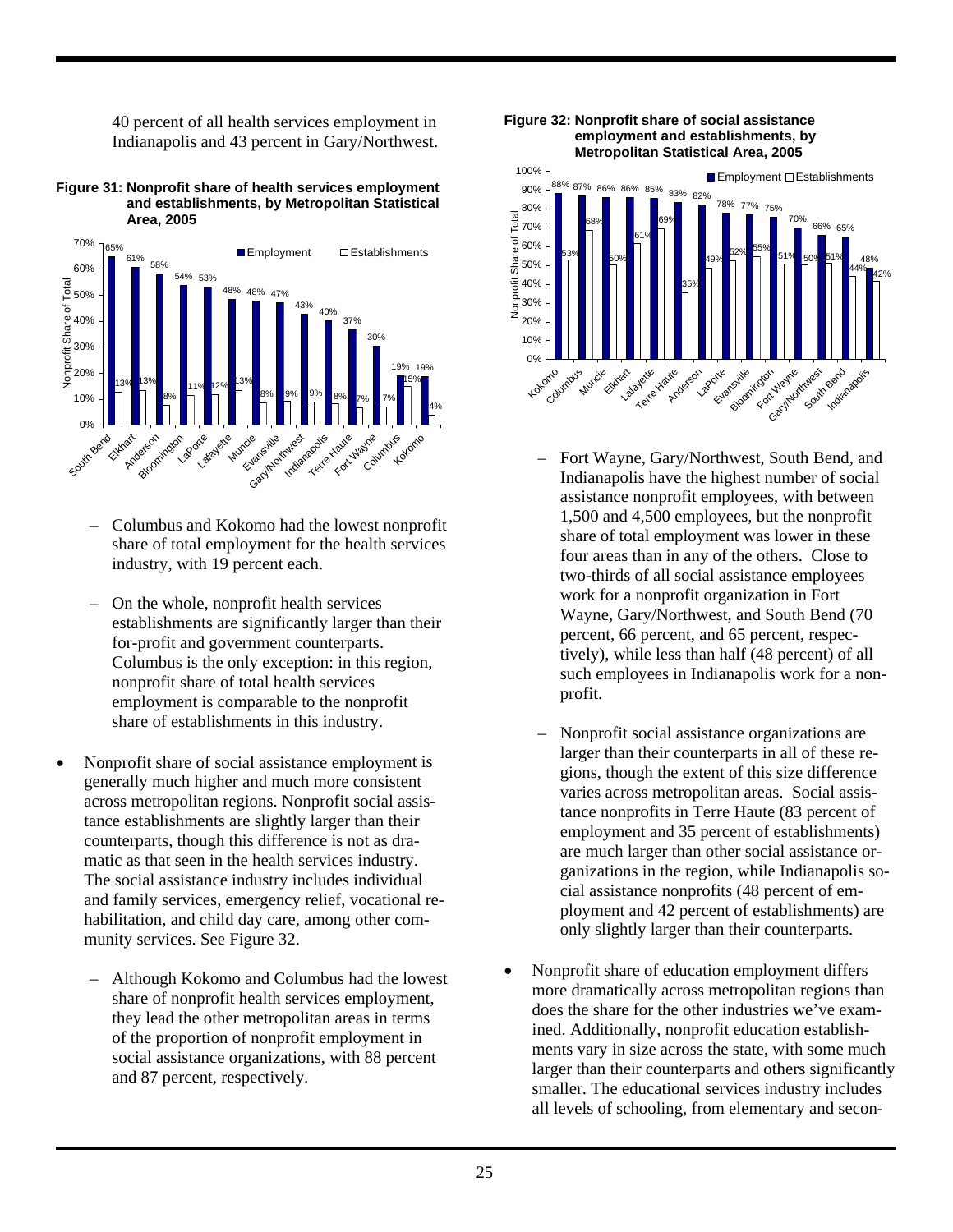dary schools, to junior colleges, to universities and professional schools. See Figure 33.

## **Figure 33: Nonprofit share of educational services employment and establishments, by Metropolitan Statistical Area, 2005**



- South Bend has both the highest number of nonprofit education employees (nearly 9,000) and the highest nonprofit share of total employment (53 percent) by a considerable margin.
- Only four other metropolitan areas have more than 2,000 nonprofit education employees, though those nonprofit employees account for a varied proportion of the total education workforce. Nonprofit employees were 22 percent of all education employees in Evansville, 18 percent of employees in Fort Wayne, and 10 percent each in Indianapolis and Gary/Northwest.
- Government employment dominates this industry in several metropolitan regions, so that the nonprofit share of total employment is quite small. Nonprofit employment was 3 percent of all education employment in LaPorte and 2 percent in Columbus. Nonprofit educators comprised 1 percent or less of all education employment in four metropolitan regions: Bloomington, Muncie, Lafayette, and Kokomo.
- Nonprofit educational services establishments are on average larger than their counterparts in only five metropolitan areas: South Bend, Anderson, Fort Wayne, Terre Haute, and Gary/Northwest. In the other nine areas, educa-

tion nonprofits are much smaller than other organizations in this industry.

• Regardless of the industry, the vast majority of nonprofit employment is in charitable organizations. Charities are on the whole larger than other nonprofit establishments, and their employees are paid more on average. See Figure 34.





- Charities account for between 80 and 95 percent of all nonprofit employment in all fourteen metropolitan areas. Charities comprised the largest proportion of employment in South Bend and Muncie (95 percent each) and the smallest proportion in Columbus and Kokomo (81 percent and 80 percent, respectively).
- Charitable establishments are larger than other types of nonprofits in each of these metropolitan regions, shown by the fact that charities' share of employment is much higher than their share of establishments. The difference was the smallest in Columbus, where charities are only slightly larger than other nonprofits (81 percent of employment vs. 70 percent of establishments); in contrast, charities were significantly larger than other types of nonprofits in Anderson (94 percent of employment vs. 50 percent establishments) and Terre Haute (90 percent of employment vs. 50 percent of establishments).
- In all regions but Indianapolis, charity employees are paid slightly more than their counterparts in other nonprofits, shown by the fact that in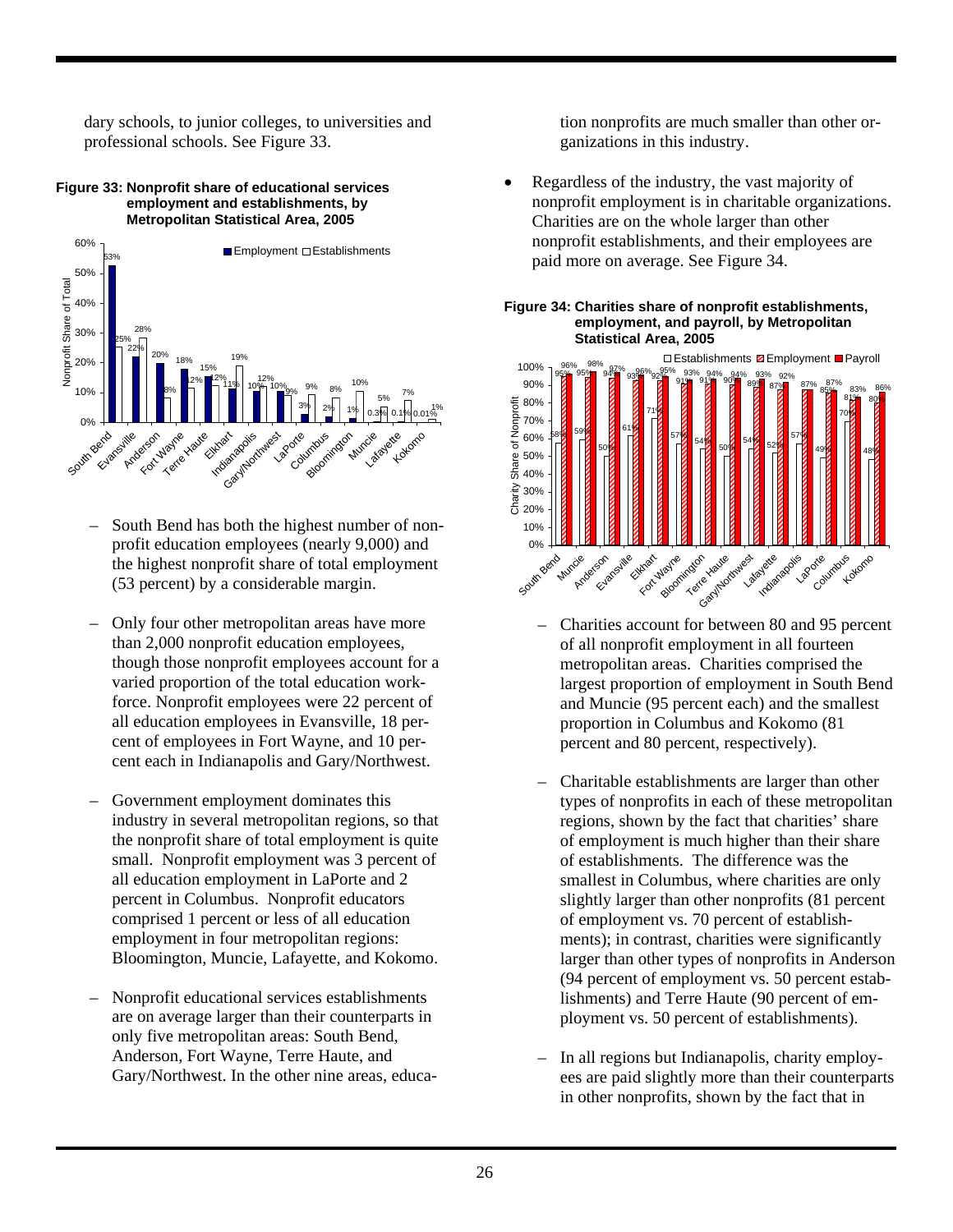most cases charities' share of payroll is slightly higher than their share of employment.

**Payroll:** On average across the state, nonprofit employees earned \$603 in weekly wages. Nonprofit average weekly wages varies quite considerably across metropolitan regions. See Figure 35.





- Nonprofit employees in Muncie earned the highest average weekly wages of all metropolitan nonprofit workers. At \$780, their average wage was 29 percent higher than the state average.
- Only two other areas had nonprofit wages higher than the state average. Average weekly wages for nonprofit employees in Indianapolis (\$700) and South Bend (\$679) were also notably higher than the state average.
- Nonprofit wages were about equal with the statewide average for Terre Haute (\$601).
- Nonprofit wages were only slightly below the state average in Elkhart (\$596) and LaPorte (\$584).
- Average weekly wages for nonprofit employees in Anderson (\$570), Gary/Northwest (\$567), and Evansville (\$558) were somewhat below the state average.
- Nonprofit wages were notably lower than the state average in Bloomington (\$531), Fort Wayne (\$526) and Lafayette (\$523).

– Nonprofit average weekly wages were significantly lower than the state average in Columbus (\$502, or 17 percent lower) and Kokomo (\$482, or 20 percent lower).

**Growth:** Though the overall trend shows steady growth in both nonprofit employment and payroll, there is much more variation in growth rates for individual metropolitan areas. Additionally, annual rates of growth for nonprofit employment are much more variable than rates of growth for nonprofit payroll.

- Statewide, nonprofit employment grew steadily over the 2001 to 2005 period. Employment growth in metropolitan area nonprofits has not been as uniform, and several areas have seen negative growth over the last year. See Figure 36.
	- Nonprofit employment in six metropolitan areas grew faster between 2004 and 2005 than the overall state growth rate of 0.8 percent during that period: Evansville (5.2 percent), Anderson (3.8 percent), Lafayette (3.8 percent), Elkhart (3.4 percent), Gary/Northwest (2.3 percent), and LaPorte (2.1 percent).
	- Bloomington and Indianapolis also experienced positive growth in nonprofit employment, though their annual rates of growth for 2004 to 2005 (0.4 percent and 0.2 percent, respectively) were lower than the statewide average. Nonprofit employment in South Bend grew by only 0.01 percent.
	- Nonprofit employment declined between 2004 and 2005 for five metropolitan areas in Indiana: Fort Wayne (-0.4 percent), Columbus (-1.3 percent), Terre Haute (-3.4 percent), Kokomo (- 4.7 percent), and Muncie (-6.7 percent).
	- Only Elkhart, LaPorte, and Indianapolis have experienced consistent positive growth in nonprofit employment for the entire 2001 to 2005 period. The other eleven metropolitan areas have seen a decline in nonprofit employment during at least one of those years.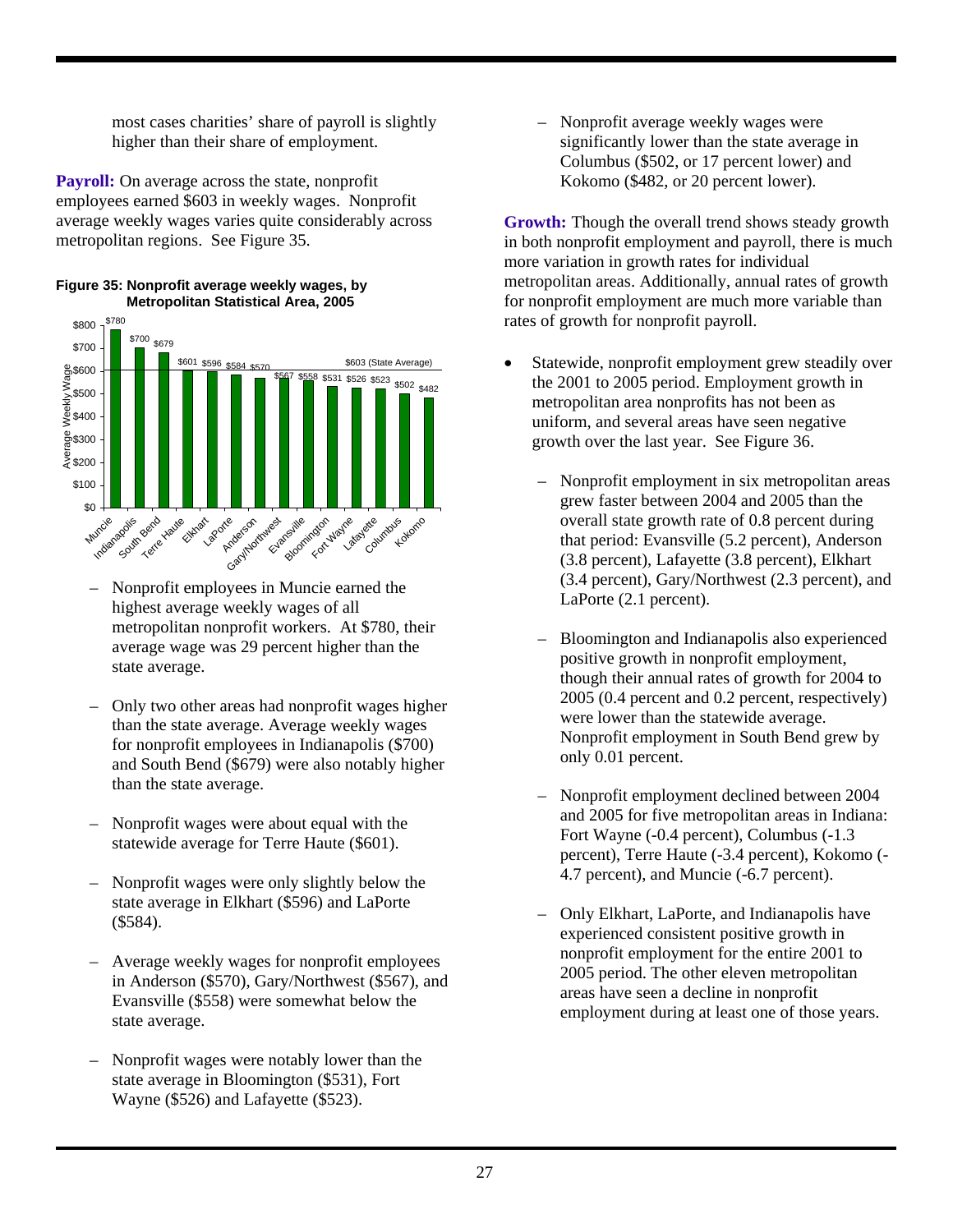

- Of special note is the significant rate of growth (22 percent) in LaPorte nonprofit employees between 2003 and 2004. Approximately 87 percent of that growth was in nonprofit health services employment.
- Kokomo and Muncie have each seen notable decline in nonprofit employment over the last several years. In Kokomo, the decline between 2002 and 2003 was due to a decline in nonprofit health services employment, but between 2003 and 2005 the majority of the decline in the nonprofit sector can be attributed to membership association employment. In Muncie, both the growth between 2002 and 2003 and the decline between 2003 and 2005 were due for the most part to changes in health services employment.

• Matching the statewide pattern, nonprofit payrolls grew in each of these metropolitan areas over the 2001 to 2005 period. See Figure  $37.^{27}$ 



**Figure 37: Annual rates of growth for nonprofit payroll, by Metropolitan Statistical Area, by year, 2001-2005** 

- Total nonprofit payrolls increased between 2004 and 2005 for all of the state's metropolitan regions. Nonprofit payroll in six areas grew faster between 2004 and 2005 than the overall state growth rate of 5.0 percent during that period: Muncie (32.5 percent), Lafayette (10.4 percent), Elkhart (7.4 percent), Evansville (7.3 percent), Bloomington (6.9 percent), and Anderson (6.1 percent).
- The exceptional growth in Muncie's total nonprofit payroll between 2004 and 2005 is surprising given the fact that overall nonprofit employment declined by -6.7 percent during that

<sup>27</sup> These growth rates are not adjusted for inflation. For reference, inflation rates between 2001 and 2005 ranged between 1.5 percent and 3.5 percent annually.